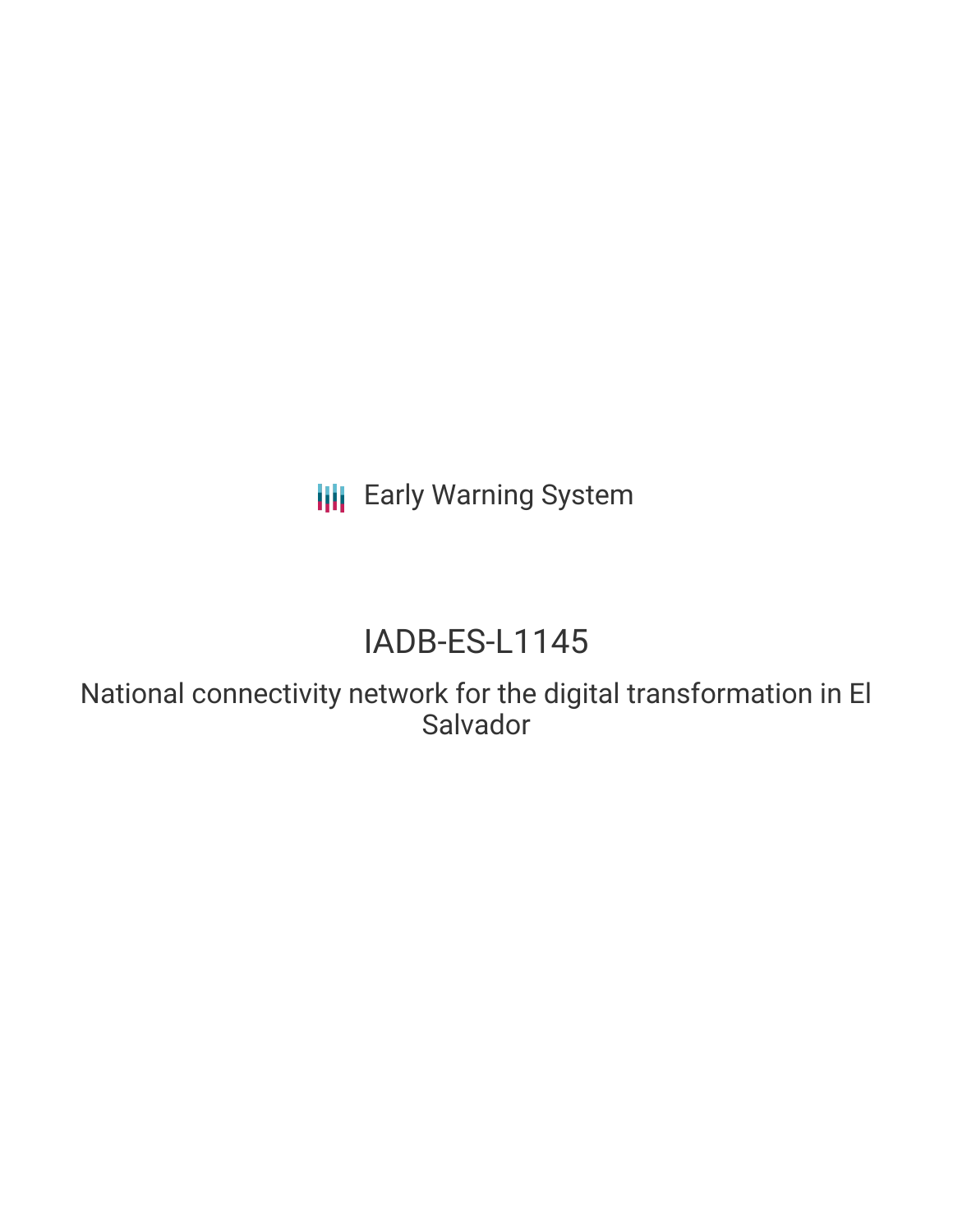

### **Quick Facts**

| <b>Countries</b>               | El Salvador                            |
|--------------------------------|----------------------------------------|
| <b>Financial Institutions</b>  | Inter-American Development Bank (IADB) |
| <b>Status</b>                  | Approved                               |
| <b>Bank Risk Rating</b>        | B                                      |
| <b>Borrower</b>                | Government of El Salvador              |
| <b>Sectors</b>                 | Communications, Technical Cooperation  |
| <b>Investment Type(s)</b>      | Loan                                   |
| <b>Investment Amount (USD)</b> | \$50.00 million                        |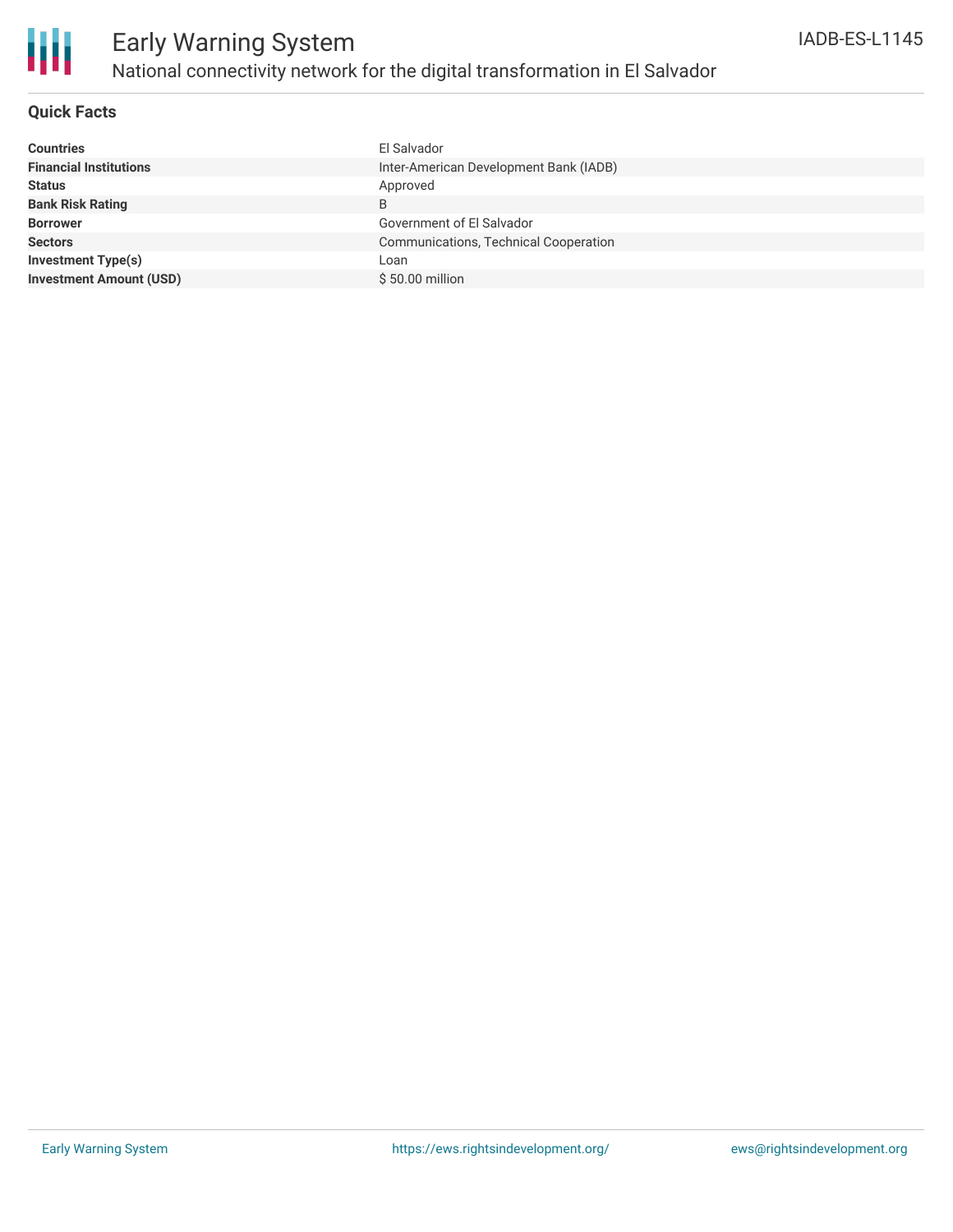

# **Project Description**

The general objective is to increase the access of the citizens of El Salvador to fixed and mobile broadband services initially for education and health, under a comprehensive model that guarantees the sustainability of the provision of these services in the long term, at a technical-operational and financial level. To achieve this, the following specific objectives are established: (i) improvement of connectivity through investment in infrastructure for a National Connectivity Network as the basis for the Digitization of El Salvador; (ii) improvement of the conditions for adopting digital infrastructure solutions; and (iii) increase in institutional and operational capacity that allows the development of the 2020-2030 National Digital Agenda promoted by the Ministry of Innovation of the Presidency, as the governing body of all government institutions on innovation and technology issues.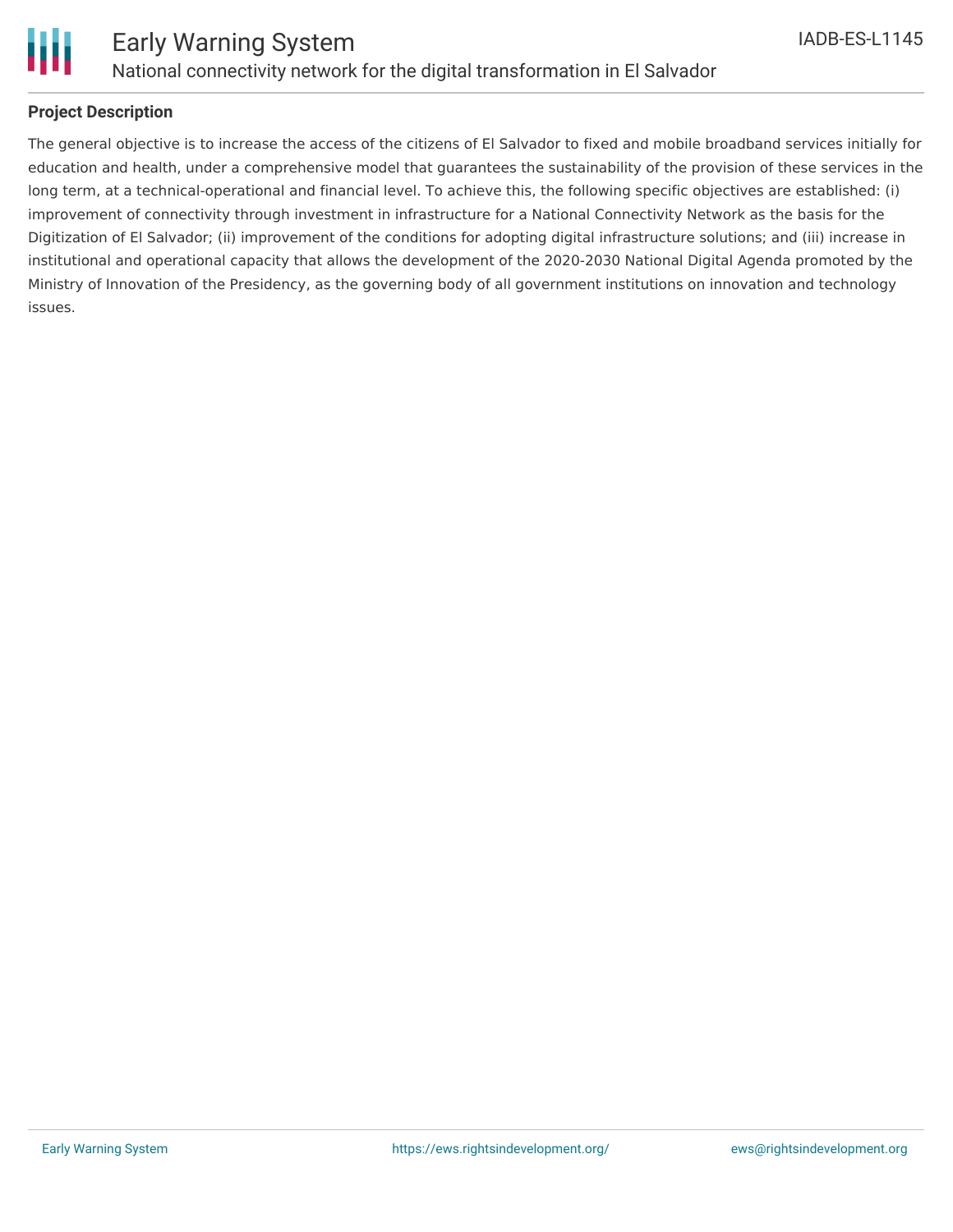

# Early Warning System National connectivity network for the digital transformation in El Salvador

### **Investment Description**

• Inter-American Development Bank (IADB)